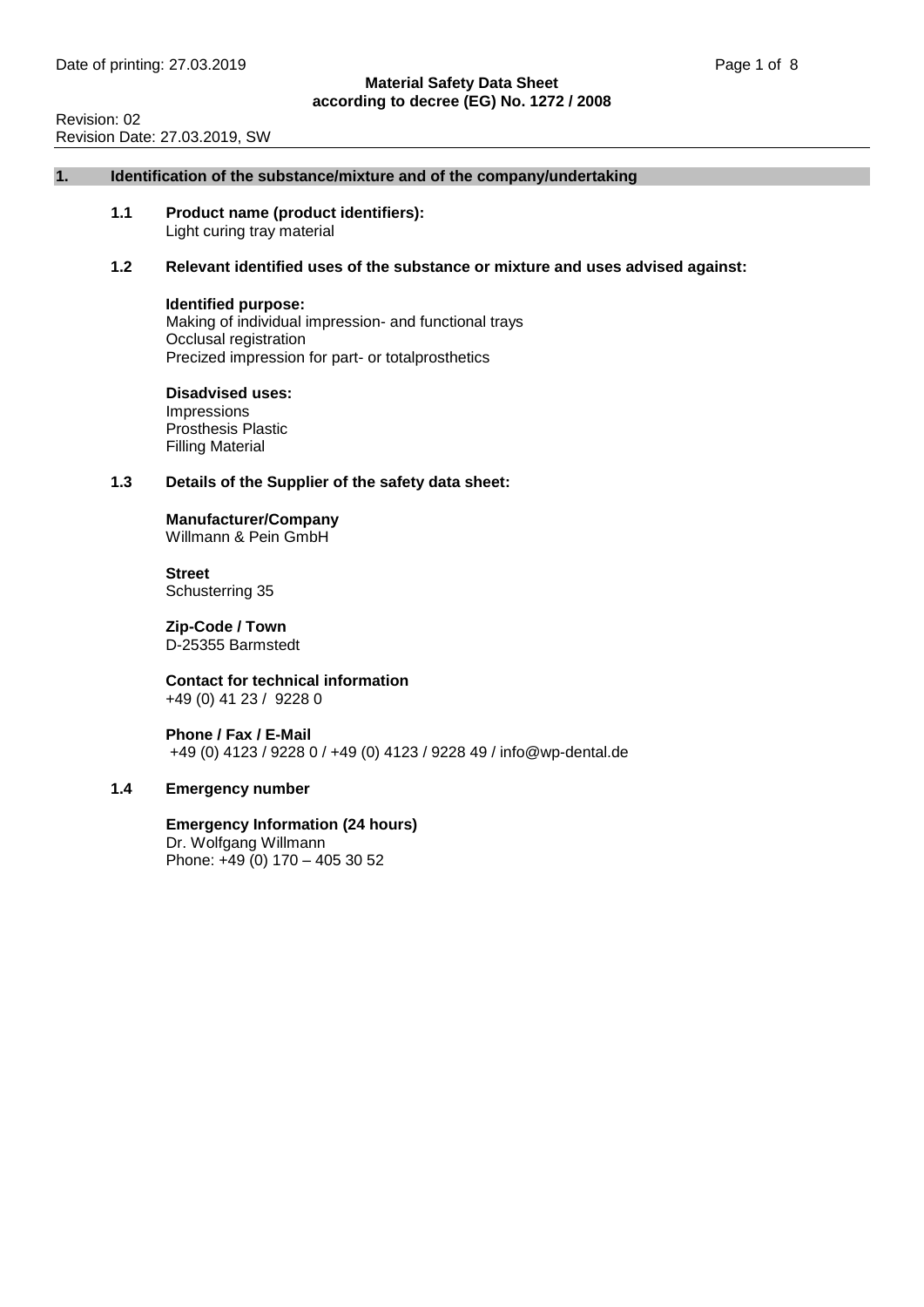# Revision: 02 Revision Date: 27.03.2019, SW

#### **2. Hazards Identification**

# **2.1 Classification of the substance or mixture**

**According to Regulation (EC) No. 1272/2008:** - Skin sens. 1 (may cause allergical reactions)

# **2.2 Label elements**

# **Labelling according to Regulation 1272/2008 (GHS/CLP)**

| Warning           |                                                                                                                   |
|-------------------|-------------------------------------------------------------------------------------------------------------------|
| H <sub>3</sub> 17 | may cause skin irritation                                                                                         |
| P <sub>272</sub>  | Contaminated work clothing should not wear outside the<br>workplace                                               |
| P <sub>280</sub>  | Wear protective gloves/protective clothing/eye protection/face<br>protection                                      |
| P302              | In contact with skin:                                                                                             |
| P352              | Flush with plenty of water and soap                                                                               |
| P333              | When skin irritation or rash occurs:                                                                              |
| P313              | Seek medical advice resp. medical attendance                                                                      |
| P362              | Take off contaminated clothing and wash before wearing again                                                      |
| P364              | wash before wearing again                                                                                         |
| P <sub>501</sub>  | Ingredients/container have to be disposed in accordance with<br>local/regional/national/international regulations |

# **2.3 Additional hazards:**

- Can become warm during light curing process
- Do not use if known allergy against Acrylates and Methacrylates

# **3. Composition/Information on Ingredients Chemical characterization: Hazardous ingredients:**

| Ingredients                     | <b>CAS-No./ EINECS-No./</b><br>EG-No.  | Percentage<br>(%) | <b>Identification</b>                                                                                                                                                                                          |
|---------------------------------|----------------------------------------|-------------------|----------------------------------------------------------------------------------------------------------------------------------------------------------------------------------------------------------------|
| Triethylenglykoldi-methacrylate | CAS-No. 109-16-0                       | $2 - 5$           | Skin Sens. 1B H317                                                                                                                                                                                             |
|                                 | EINECS-No.203-652-6                    |                   | Skin sensitisation                                                                                                                                                                                             |
| Phosphine oxide                 | CAS-No. 75980-60-8<br>EG-No. 278-355-8 | $0,05 - 0,1$      | Repr 2 H361f<br>suspected human<br>carcinogen; probably<br>harmful to fertility, probably<br>damaging effect on the<br>unborn child<br>Aqu. Chron. 3, H412<br>hazardous to the aquatic<br>environment, chronic |
| <b>Vinylester Resin</b>         | CAS-No. 55818-57-0                     | $5 - 8$           | Skin Sens. 1B H317<br>Skin sensitisation                                                                                                                                                                       |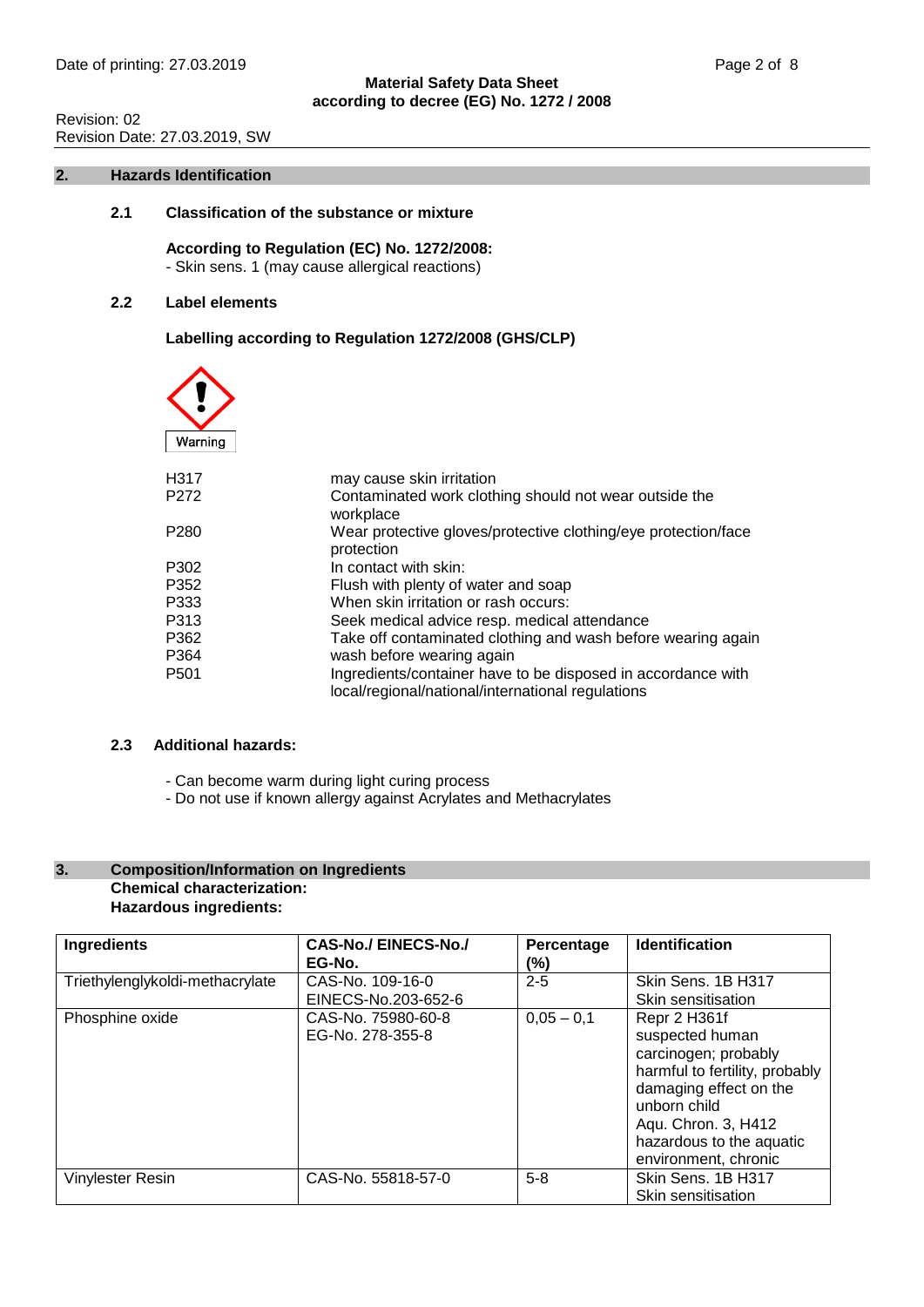# Revision: 02 Revision Date: 27.03.2019, SW

#### **4. First-Aid-Measures**

# **4.1 Describtion of first aid measures**

#### **If inhaled:**

Take person to fresh air. No further first aid measures are required.

#### **In case of skin contact:**

Wash off skin with soap and water and flush with plenty of Water. Contact a physician if the skin is irritated.

#### **In case of eye contact:**

Rinse open eyes an efficient time with plenty of Water. Contact ophthalmologist if irritation is persisting.

#### **If swallowed:**

Seek medical advice immediately.

- **2 Most important symptoms and effects, both acute and delayed:** Sensitization of skin is possible
- **4.3 Indication of any immediate medical attention and special treatment needed** Contact physician if sensitization of skin is persisting

#### **5. Fire-Fighting-Measures**

# **5.1 Extinguishing media**

Suitable extinguishing media: Foam, Dry powder, carbon dioxide, waterspray-stream. Adjust fire-fighting-measures to ambiance.

For safety reasons unsuitable extinguishing media: none

# **5.2 Special hazards arising from the substance or mixture**

Particular danger through the product itself, its combustion products or gases are not known.

#### **5.3 Advice for fire-fighters**

Use conventional measures to combat chemical fires, that means use self-contained breathing apparatus (isolating-unit).

## **6. Accidental release measures**

- **6.1 Personal precautions, protective equipment and emergency procedures:** Arrange for fresh air.
- **6.2 Environmental protection measures:** Do not drain into canalization.
- **6.3 Methods for cleaning / absorption:** Pick up material mechanically. Dispose only complete light cured material. Dispose material under adherence to the local official rules for hazardous wastes.
- **6.4 Reference to other sections** None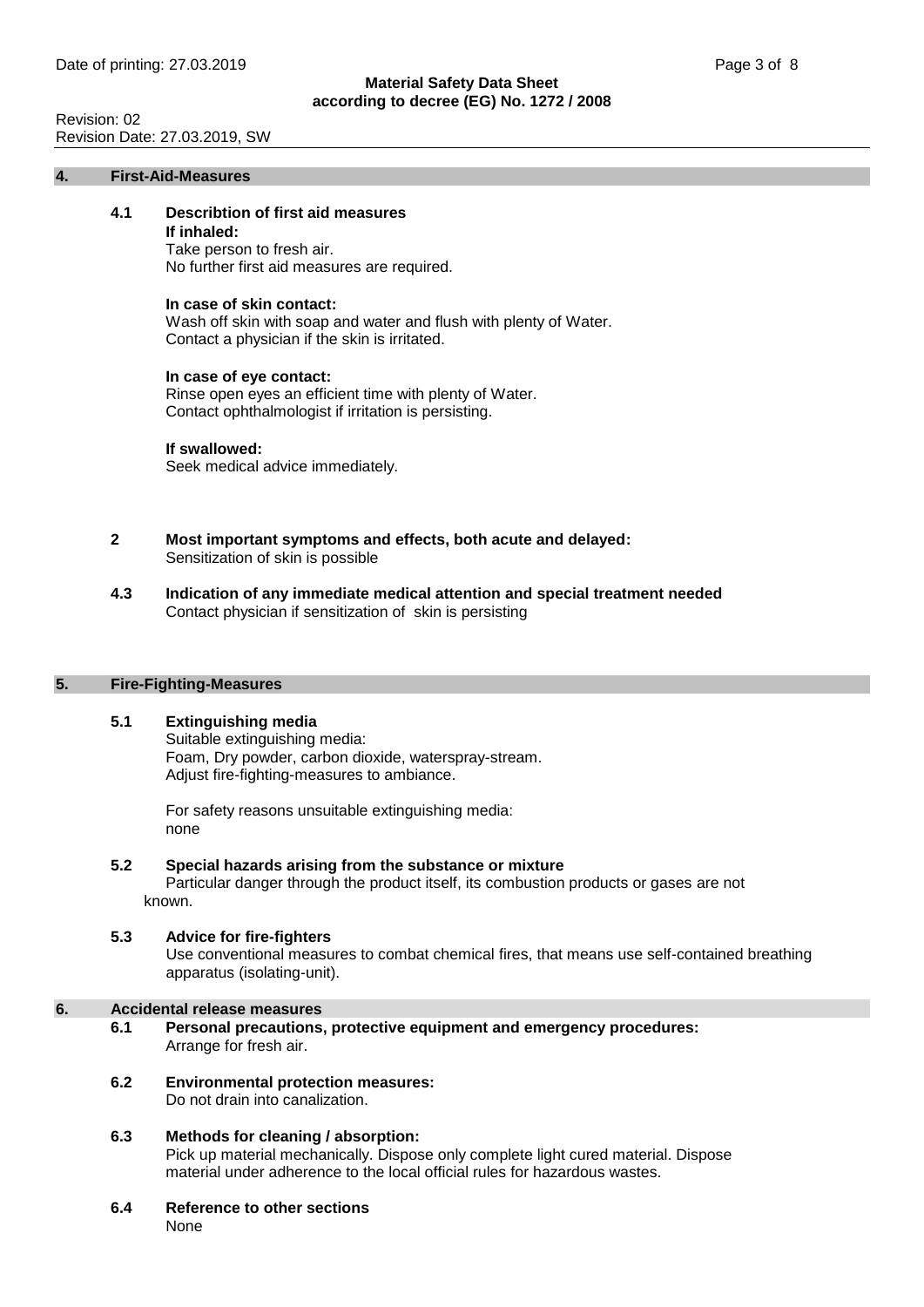Revision: 02 Revision Date: 27.03.2019, SW

#### **7. Handling and Storage**

#### **7.1 Precautions for safe handling:**

#### **Recommendation:**

The conventional precautions for works with chemicals are to be adhered. Wear overall while working.

**Information about fire- and explosion protection:** No special measures necessary

**7.2 Conditions for safe storage, including any incompatibilities** Store at a cool, dry and light protected place. Storage time: 3 years if storage conditions will be kept

# **7.3 Specific end use(s)**

Wear gloves while working. Good ventilation during grinding the cured material is recommended.

# **8. Exposure Controls/Personal Protection**

# **8.1 Control parameters**

None known

PNCE and DNCL-Values as to be possibly worked out in a preparation safety report do not exist.

### **8.2 Exposure controls**

Personal protective equipment:

Pay attention of protection- and hygienic measures. Protection clothes must be stored separately. The usual precaution measures must be attended.

| Breathing protection:                | not necessary                                                                                                                                                                                                                                       |
|--------------------------------------|-----------------------------------------------------------------------------------------------------------------------------------------------------------------------------------------------------------------------------------------------------|
| Eye protection:                      | Wear protection goggles when working at material                                                                                                                                                                                                    |
| Hand protection:                     | Sensibilisation: Wearing of applicable protection gloves<br>is recommended. (by experience of the past/literature) for example<br>Ethiparat®-gloves for 5-10 minutes, application of No-touch-Technik,<br>minimal-contact-techniques is recommended |
| Body protection:<br>Other protection | Wear business usual protection clothes.                                                                                                                                                                                                             |
| measures:<br>Advices for hygienic    | none                                                                                                                                                                                                                                                |
| at work station:                     | Comply business usual protection- and hygienic                                                                                                                                                                                                      |
| measures.                            |                                                                                                                                                                                                                                                     |
|                                      | Preventive skin protection. Wash hands and skin after                                                                                                                                                                                               |
|                                      | finishing work.                                                                                                                                                                                                                                     |

#### **9. Physical and chemical Properties**

#### **9.1 Information on basic physical and chemical properties** All Information are for the Acrylate Resin, exept point a

**Appearance:** upper and lower jaw pattern, kneadable

mass **Odour Threshold: pH-value:** no data available

**Odour/Flavour:** acrylates / methacrylates<br> **Odour Threshold:** end and available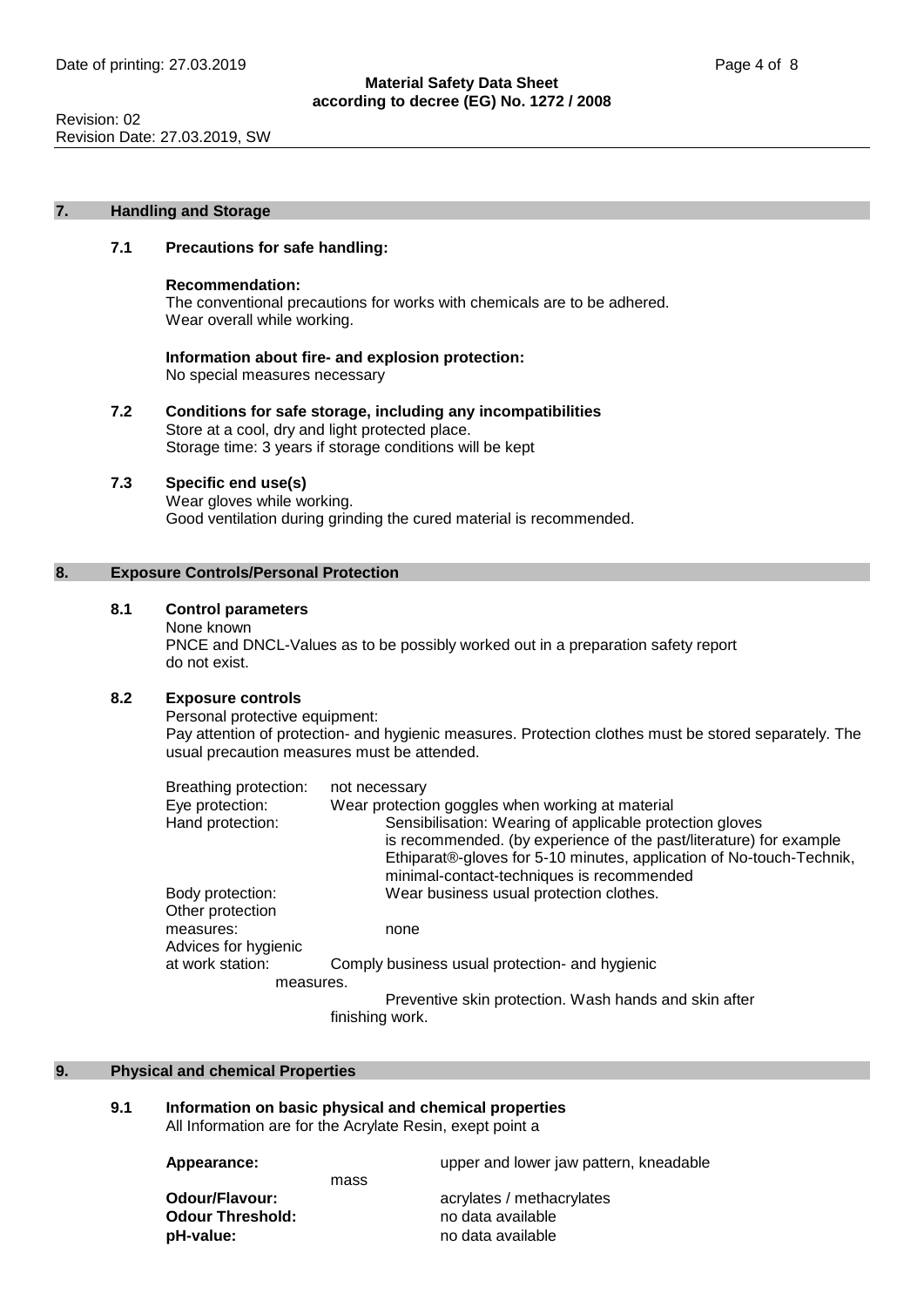Revision: 02 Revision Date: 27.03.2019, SW

|      | Melting point/freezing point: no data available<br>Initial boiling point |                                                   |
|------|--------------------------------------------------------------------------|---------------------------------------------------|
|      | and boiling range:                                                       | no data available                                 |
|      | Flash point:                                                             | not available (approx. $> 100^{\circ}$ C)         |
|      |                                                                          | appreciated by the flash point of the ingredients |
|      | <b>Evapouration rate</b>                                                 | no data available                                 |
|      |                                                                          |                                                   |
|      | <b>Flammability:</b>                                                     | no data available                                 |
|      | <b>Upper/lower flammability or</b>                                       |                                                   |
|      | explosive limits:                                                        | no data available                                 |
|      | Vapour pressure:                                                         | no data available                                 |
|      | Vapour density:                                                          | no data available                                 |
|      | <b>Relative density:</b>                                                 | no data available                                 |
|      | <b>Water solubility:</b>                                                 | unsoluble in water                                |
|      | <b>Partition coefficient:</b>                                            |                                                   |
|      | n-Octanol/water:                                                         | no data available                                 |
|      | Auto ignition temperature:                                               | no data available                                 |
|      | Decomposition temperature: no data available                             |                                                   |
|      | <b>Viscosity:</b>                                                        | no data available                                 |
|      | <b>Explosive properties</b>                                              | no data available                                 |
|      | <b>Oxidizing properties</b>                                              | no data available                                 |
|      |                                                                          |                                                   |
| 9.2  | Other safety information                                                 |                                                   |
|      | No data available                                                        |                                                   |
|      |                                                                          |                                                   |
|      | <b>Stability and reactivity</b>                                          |                                                   |
| 1በ 1 | <b>Reactivity</b>                                                        |                                                   |

# 10. **Stabi**

#### **10.1 Reactivity** Product polymerizes slowly by contact with Sunlight or other Light **10.2 Chemical stability** If protected against heat, solar radiation and light the material is chemical stable. **10.3 Possibility of hazardous reactions**

- No hazardous heat emission during slow polymerizing **10.4 Conditions to avoid** Protect against Sunlight, heat and other light to avoid slowly polymerization.
- **10.5 Incompatible materials** Protect against radical formers to avoid slowly polymerization
- **10.6 Hazardous decomposition products**

None, if used according to directions.

After considerably exceedance of storage time and / or exceedance of storage temperature it is possible that the product starts polymerizing under low heat impact.

# **11. Toxicological information**

**11.1 Information of toxicological effects Acute Toxicity** According to the single ingredients the mixture is not acute toxic

> **Skin corrosion/irritation** No irritation to skin

**Serious eye damage/eye irritation** No irritation to eyes

**Respiratory or skin irritation**

No irritation to Respiratory or skin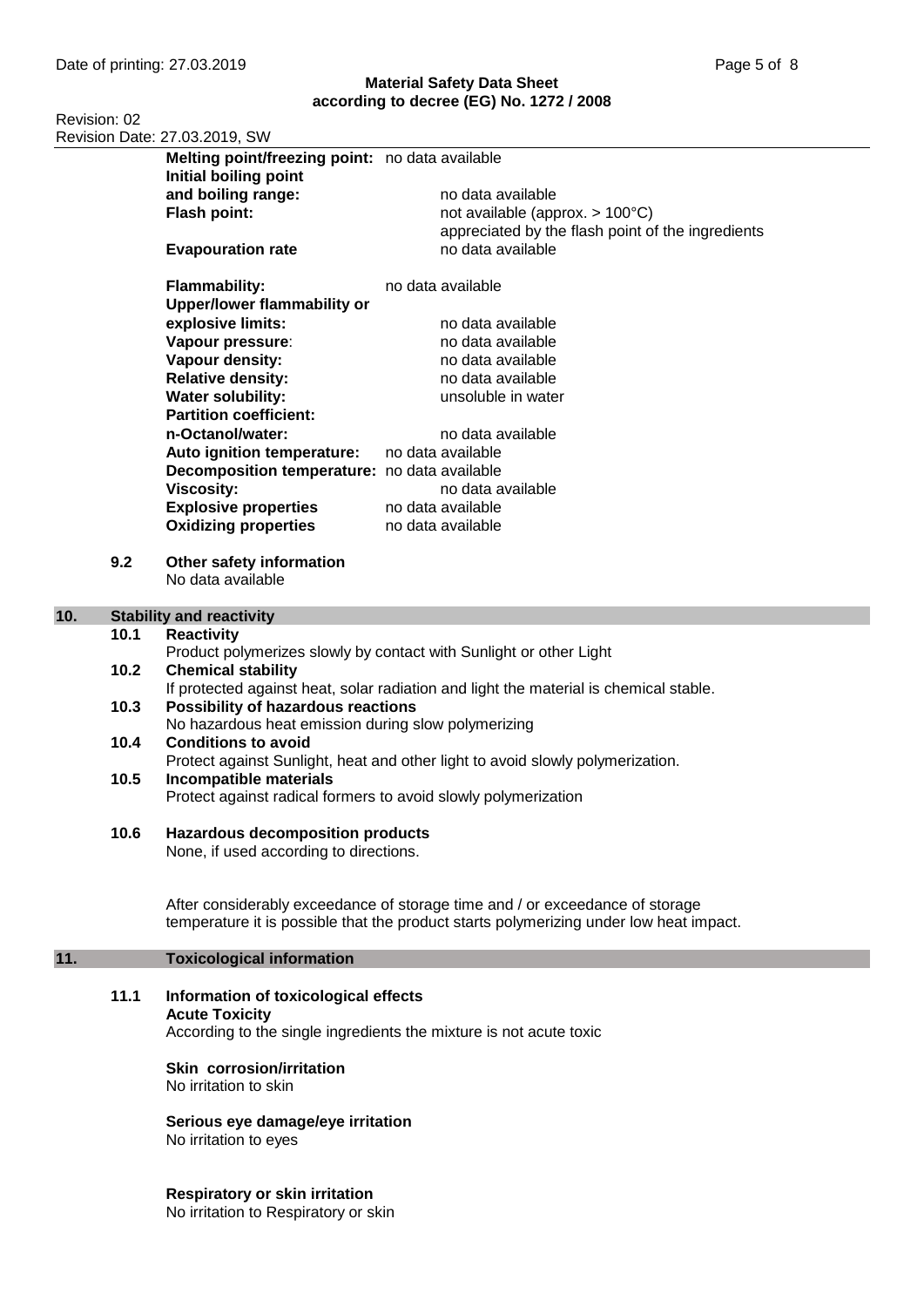Revision: 02 Revision Date: 27.03.2019, SW

# **Skin sensitation**

Skin sensitation possible according to the ingredients

**Toxicity – repeated exposure** No Toxicity known after repeated exposure

# **Germ cell mutagenicity**

#### **Carcinogenicity**

No carcinogenicity according to the ingredients

# **Mutagenicity**

No mutagenicity according to the ingredients

# **Reproductive toxicity**

No reproductive toxicity according to the concentration of the single components.

# **Kinetic of the toxic reaction**

According the new Material Safety Data Sheet according to REACH, specifications about kinetic of the toxic reaction, metabolism of the substance and allocation of the substance in the human body must be mentioned at this place. Data for this is not available .

# **Further Information**

The product is to be labelled. By appropriate exposure and conventionally use and to our experiences and informations the product causes no hazardous effects.

The product has to handled with the usual care when handling chemicals. Methacrylates may cause allergical reactions.

# **12. Ecological information**

#### **12.1 Toxicity**

Fish toxicity: no data available for this mixture Water organism: no data available Bacteria toxicity: no data available

# **12.2 Persistance and degradability**

The ingredients of the mixture are not degradable

- **12.3 Bioaccumulation potential** No data available
- **12.4 Mobility in soil** No data available

# **12.5 Effect of the determination of the PTB- and vPvB-Report**

If the material causes hormonal effects or prevents them is unknown to us.

# **12.6 Other adverse effects**

No data available

# **13. Disposal considerations**

# **13.1 Waste treatment methods**

To dispose of accordingly with notice of the local regulations of authority. Do not empty into drains.

#### **Disposal key according to AVV regulation**

16 03 05 (organic disposal, that contains hazardous substances)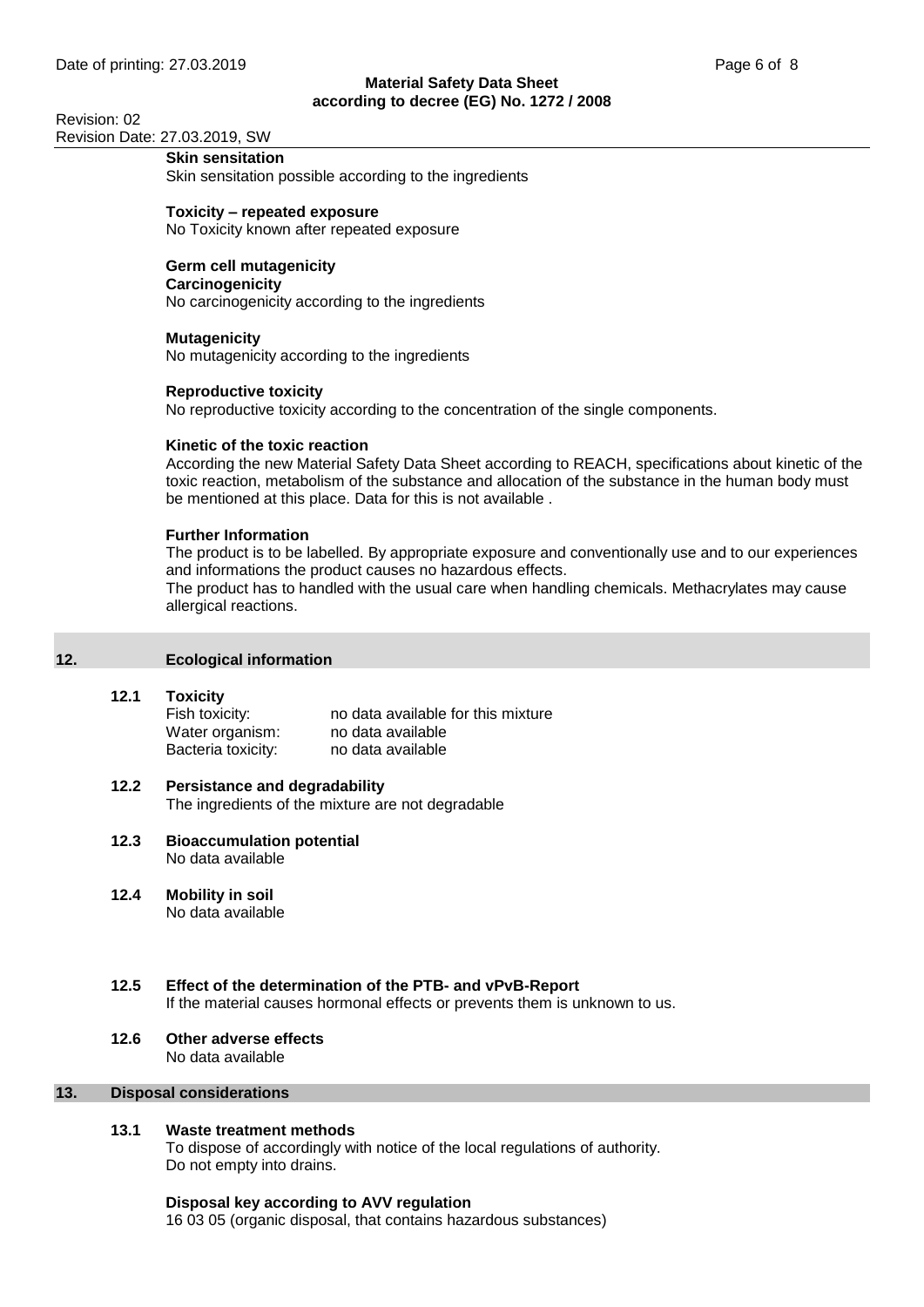Revision: 02 Revision Date: 27.03.2019, SW

#### **Package**

Packages that are not contaminated can be recycled.

| 14. | <b>Transport information/rules</b> |                                                                           |
|-----|------------------------------------|---------------------------------------------------------------------------|
|     | 14.1                               | <b>UN number</b>                                                          |
|     |                                    | none                                                                      |
|     | 14.2                               | UN proper shipping name                                                   |
|     |                                    | none                                                                      |
|     | 14.3                               | Transport hazard class(es)                                                |
|     |                                    | none                                                                      |
|     | 14.4                               | Packging group                                                            |
|     |                                    | none                                                                      |
|     | 14.5                               | <b>Environmental hazards</b>                                              |
|     |                                    | none                                                                      |
|     | 14.6                               | <b>Special precautions for Transport</b>                                  |
|     |                                    | none                                                                      |
|     | 14.7                               | Transportation in bulk according to Annex II of MARPOL 73/78 and IBC Code |
|     |                                    | no                                                                        |

# **15. Regulatory Information**

**15.1 Safety health and environmental/legislation specific for the substances or mixture**

**GHS-Labelling according to guideline 1272/2008 (GHS/CL)**



| H317 | May cause skin irritation                                                                                         |
|------|-------------------------------------------------------------------------------------------------------------------|
| P272 | Contaminated work clothing should not wear outside the workplace                                                  |
| P280 | Wear protective gloves/protective clothing/eye protection/<br>face protect                                        |
| P302 | In contact with skin:                                                                                             |
| P352 | Flush with plenty of water and soap                                                                               |
| P333 | When skin irritation or rash occurs:                                                                              |
| P313 | Seek medical advice resp. medical attendance                                                                      |
| P362 | Take off contaminated clothing and wash before wearing again                                                      |
| P364 | wash before wearing again                                                                                         |
| P501 | Ingredients/container have to be disposed in accordance with<br>local/regional/national/international regulations |
|      |                                                                                                                   |

#### **15.2 Safety assessment**

Safety assessments for substances in this preparation were not executed

#### **16. Other information**

# **Further applicable EG Guidelines**

Guideline for preparation (1999/45/EC), at last changed by the guideline 2006/8/EC. Substance Guideline (67/548/EWG), at last changed by the guideline 2006/121 EC. REACH-Guideline (EC) No. 1907/2006

# **Manufacturer´s suggested application restriction:**

Only for commercial use – no public product